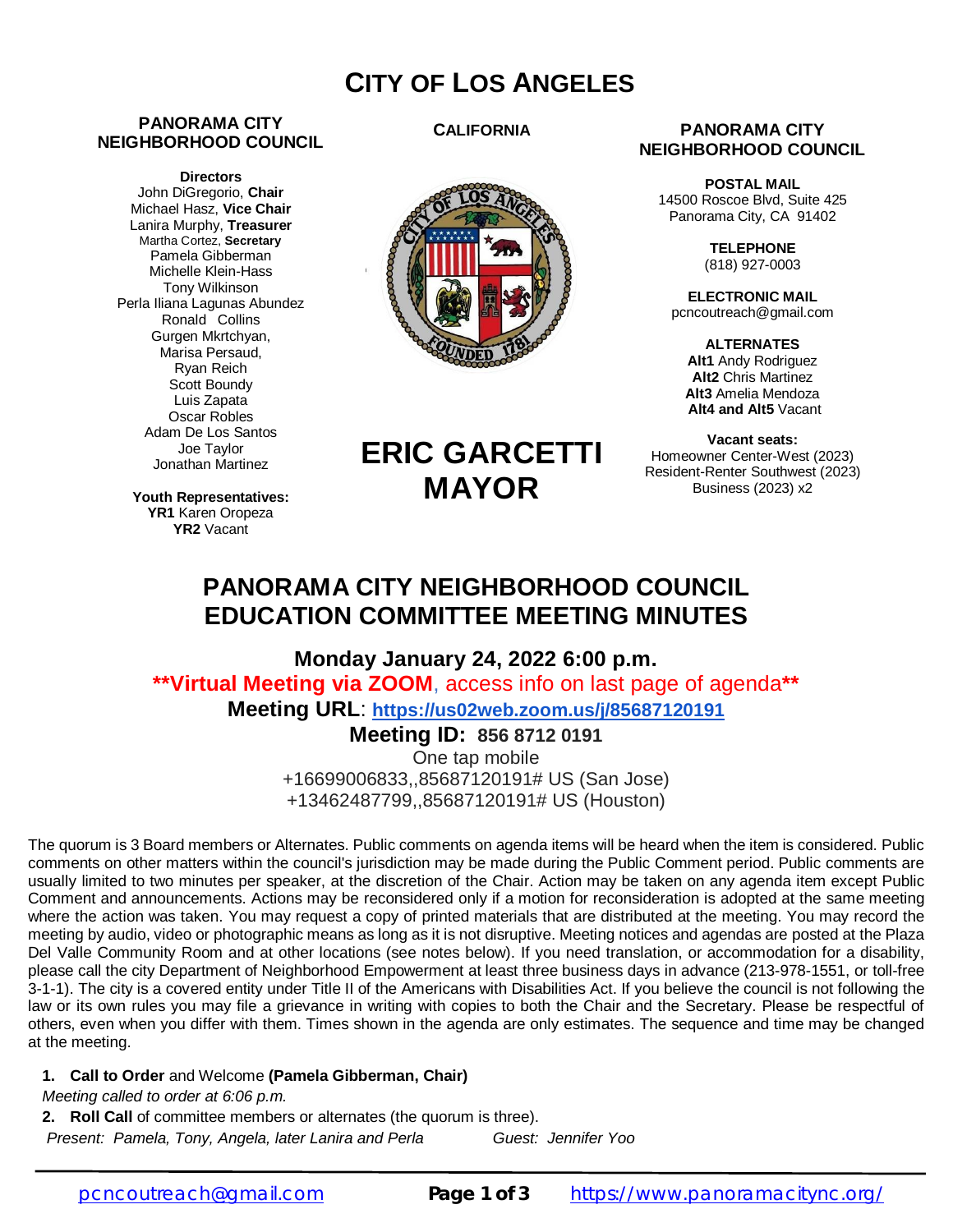**3. Public Comment** and announcements.*(Please limit to two minutes per speaker.) Public comment on agenda* Items will be heard at the time the item is considered.

*None?*

- **4. Follow-up** on past items.
	- **a.** Update from Angela and Tony about how the proposal for meeting with the Panorama HS faculty and/or the Student Council is proceeding.

*Tony read the first two paragraphs of his proposed draft. Angela suggested adding something about service credits and college applications. Tony will finish the draft and send it to those present at this meeting.*

**b.** Is anyone willing to gather the info and create the monthly (bi-monthly?) flyer about upcoming opportunities for student/family interaction with local legislators?

*Pamela will reach out to Amelia. Lanira also offered to help design it.*

**5. Discussion and possible action** on setting up a meeting with students and government representatives.

*Tabled*

**6. Discussion and possible action** on a questionnaire developed at Panorama HS which could also go to Cal Burke HS, Vista MS, GALS, St. Genevieve HS, Valor Academy Charter, and Valor Academy High.

*Angela, Panorama HS Community Schools Coordinator, said Principal Nardulli wanted it in the form of a Google doc which is at <https://forms.gle/Q6HhyhC6oeAuQpKV6.> She will email Pamela the exact name of the grant. Also, Pamela will include Fulton College Prep to the secondary schools list.*

**7. Discussion and possible action** on whether this committee should recommend to the PCNC Board that it should offer free ESL lessons to members of our community.

*Lanira will do further research*

**8. Discussion** about items for the next meeting on **Monday, February 28, 2022**.

*Include a possible template for the flyer.*

#### **9. Public Comment** and announcements**.** *(Please limit to two minutes per speaker.) None*

#### **10. Adjournment**

*Meeting adjourned at 7:00 p.m.*

**Council Process:** The council gained its official city role upon certification by the Board of Neighborhood Commissioners on March 15, 2007. Everyone who lives, works or owns real property within the boundaries of the Panorama City Neighborhood Council, or who declares a Community Interest in the area and the basis for it, is a "stakeholder". All stakeholders are members of the Council. Stakeholders elect a Board of Directors to represent them. This Board is recognized as the decision-making entity by the City of Los Angeles. The current Board was elected on April 2, 2016. While the Board is the official decision-making entity, meetings are conducted as much as possible in a town hall spirit. Committees are open to anyone with an interest in Panorama City. Panorama City's neighborhood council is much more than its Board, and it depends on public participation for its success.

Posting Sites: California's open meetings law, the Ralph M. Brown Act, requires that meeting notices be physically posted at a regular location 72 hours in advance for regular meetings and 24 hours in advance for special meetings. The location must be accessible to the public seven days a week, 24 hours a day. That location is the outside steel doors of the Plaza Del Valle Community Room, Building G, 8700 Van Nuys Blvd, Panorama City, CA 91402. This council is also required to follow the City of Los Angeles posting policy for Neighborhood Councils. That policy additionally requires that councils post agendas through the city's Early Notification System (ENS), post the agendas on the council's website (if one exists), and make an effort to send agendas by electronic mail (if such a list exists). This council posts agendas on its website, panoramacitync.org. This council uses the city's ENS mailing list as its agenda email list. You may sign up for the ENS agenda system at:<http://lacity.org/government/Subscriptions/NeighborhoodCouncils/index.htm.>

In addition to the Plaza Del Valle posting location, this council MAY post agendas at other locations within Panorama City. These may include: (1) Panorama City Branch Library, 14345 Roscoe Blvd; (2) Panorama Recreation Center, 8600 Hazeltine Avenue; (3) Sepulveda Recreation Center, 8801 Kester Avenue; and (4) Casa Esperanza, 14705 Blythe Street.

In addition to the ENS agenda list, this council MAY include agendas in its occasional informational emails. You can subscribe to the council's informational email list by sending your request to ['info@panoramacitync.org'.](mailto:) You can also sign up on the council's website. In order to respect our stakeholders' inboxes, messages to the informational email list will be sent at most once or twice a month. *The only way to assure that you will receive emailed agendas is through the ENS list.* 

**Interpretation for Meetings:** If you need an interpreter for any Panorama City Neighborhood Council General or Committee Meeting, please notify the Board Chair at [johndpcnc@gmail.com](mailto:johndpcnc@gmail.com) a minimum of **48 hours** prior to the meeting to ensure coverage. Please indicate the language(s) you need interpretation for and the date of the meeting.

**Americans with Disabilities Act (ADA):** As a covered entity under Title II of the Americans with Disabilities Act, the City of Los Angeles does not discriminate on the basis of disability and upon request, will provide reasonable accommodation to ensure equal access to its programs, services, and activities. Sign language interpreters, assistive listening devices, or other auxiliary aids and/or services may be provided upon request. To ensure availability of services, please make your request at least 5 business days prior to the meeting you wish to attend by contacting the city's Department of Neighborhood Empowerment (213-978-1551).

**Agenda-related written materials:** The council may occasionally prepare supplementary information to the agenda ("agenda packets"). When this is done, the agenda packets are normally made available both to Board or committee members and to the public at the start of the posted meeting. In compliance with Government Code section 54957.5, non-exempt writings that are distributed to a majority or all of the Board or committee *in advance of a meeting* may be viewed by appointment at the Panorama City Neighborhood Council office, 14500 Roscoe Blvd, Suite 400, Panorama City, CA 91401, (818-714-2133) during normal business hours, or at the scheduled meeting. In addition, if you would like a copy of any record related to an item on the agenda, please contact Cheryl Compton,